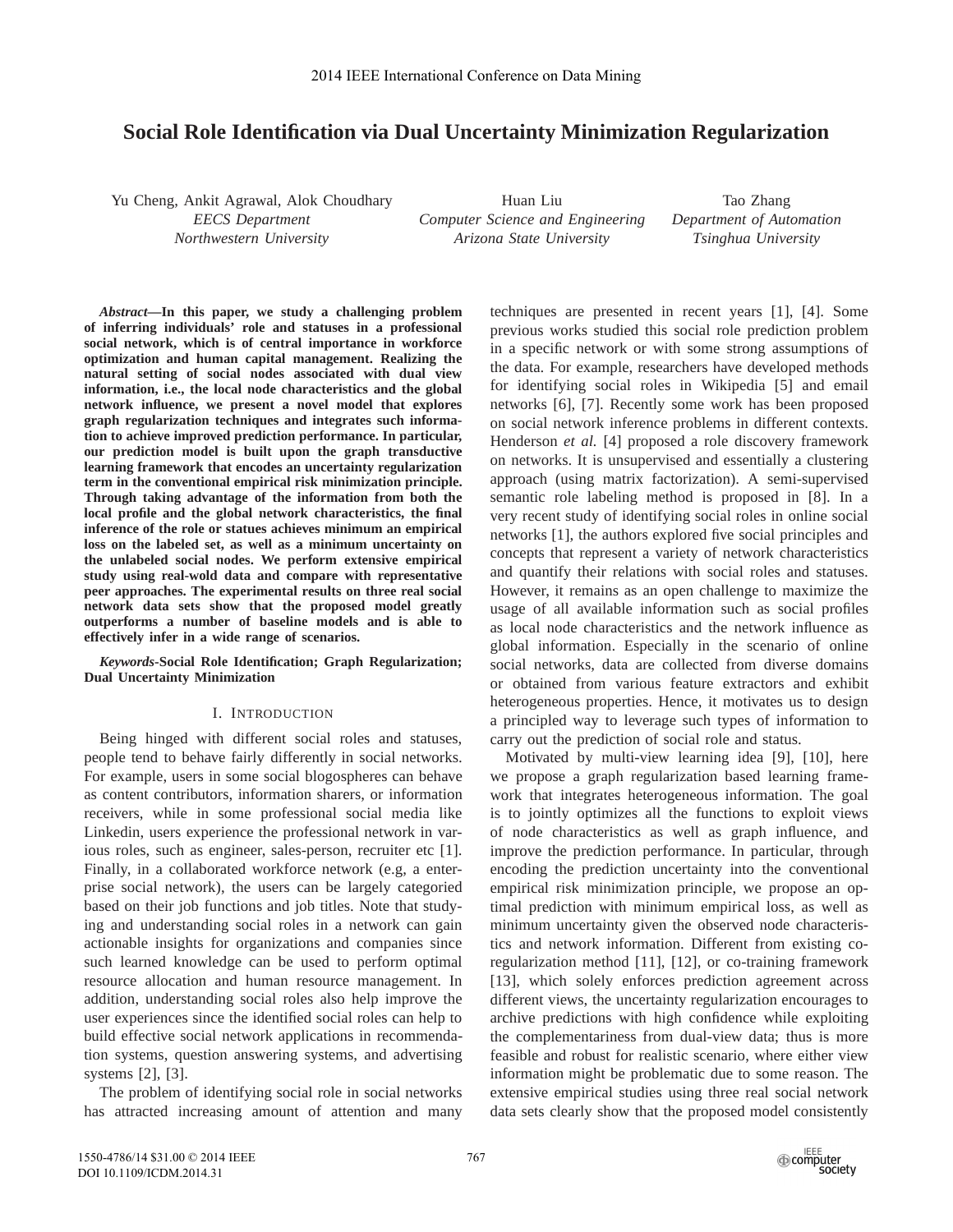outperforms a number of competing models with significant performance margins for a wide range of social role prediction scenarios. Our proposed dual uncertainty minimization framework can be easily generalized to analyze other applications with the consideration of heterogenous factors from multiple view information.

# II. RELATED WORK

## *A. Social Roles Mining*

In real social network, due to the missing, outdated and non-standard data issues, the task of social roles mining is quite challenging. In summary, most of the existing methods can be categorized in the following three groups: 1) rules based methods to identify roles from textual information; 2) unsupervised learning methods such as clustering social nodes with matrix factorization techniques; and 3) semisupervised learning methods using node properties or link information. For example, editors in Wikipedia have been studied in [5]. Email users of Palins email network have been analyzed in [7]. In [14], the authors study user attribute inference in university social networks by applying community detection. Recently some work has been proposed on social network inference problems in different contexts. Henderson *et al.* [4] proposed a role discovery framework on networks. Zhao *et al.* [1] explored five social principles and concepts that represent a variety of network characteristics and quantify their relations with social roles and statuses. We extract the same categories of the features used in [1] as the node features in our experiments.

#### *B. Graph Regularization*

**Single Graph Regularization**: In graph based transductive learning setting, we have *iid* (independent and identically distributed) labeled samples  $X^L = \{x_i, y_i\}_{i=1}^l$  and unlabeled samples  $\mathbf{X}^U = {\mathbf{x}_i}_{i=1}^{l+u}$   $(l+u = N)$ . The objective is to infer the missing labels  $Y^U = \{\hat{y}_i\}_{i=1}^{l+u}$ corresponding to the unlabeled data  $X^U$ . We can construct a similarity graph G from  $X = \{X^L, X^U\}$ , where the vertices represent data samples and the weighted edges  $\mathbf{W} = \{w_{i,j}\}_{i,j=1}^n$  denote similarities between samples. Let  $f(\mathbf{x}_i)$  be the classifier, a classical regularization framework solves the following minimization problem:

$$
f^* = \underset{f}{\arg\min} \mathcal{T}(f; \mathcal{G})
$$
  
= 
$$
\underset{f}{\arg\min} \sum_{i=1}^{l} \mathcal{V}(f(\mathbf{x}_i), y_i)) + \lambda \mathcal{L}_{\mathcal{G}}(f)
$$
 (1)

where V is some loss function,  $\lambda$  is parameter to balance the empirical fitness and function smoothness,  $\mathcal{L}_{G}(f)$  is the single-view graph regularizer. Denoting the degree matrix  $D = diag(d_1, d_2, ..., d_n), d_i = \sum_j w_{ij}$  and the unnormalized graph Laplacian [15] by  $L = D - W$ , a single-view graph regularizer  $\mathcal{L}_{\mathcal{G}}(f)$  over the function f can be written as:

$$
\mathcal{L}_{\mathcal{G}}(f) = \sum_{i,j} w_{ij} ||f(\mathbf{x}_i) - f(\mathbf{x}_j)||^2
$$
  
= trace( $\mathbf{f}^{\mathrm{T}}(\mathbf{D} - \mathbf{W})\mathbf{f}$ ) = trace( $\mathbf{f}^{\mathrm{T}}\mathbf{L}\mathbf{f}$ ) (2)

where  $f = [f(\mathbf{x}_1), f(\mathbf{x}_2), ..., f(\mathbf{x}_n)]$  is a column vector. Based on the aforementioned graph Laplacian based regularization framework, various semi-supervised learning algorithms are proposed, including the local and global consistency formulation [16], Gaussian fields and Harmonic function formulation [17], transductive support vector machines [18], and the manifold regularization formulation [19].

**Graph Co-Regularization**: In the two-view semisupervised learning setting, each sample  $\mathbf{x} = (\mathbf{x}^a, \mathbf{x}^b)$  is seen in two views with  $x^a \in X^a$  and  $x^b \in X^b$ . The setup and the algorithms can also be generalized to more than two views. For simplicity, we assume the case with two graphs  $\mathbf{G}^a = \{\mathbf{W}^a, \mathbf{D}^a, \mathbf{L}^a\}$  and  $\mathbf{G}^b = \{\mathbf{W}^b, \mathbf{D}^b, \mathbf{L}^b\}$ . The goal is to learn the prediction function pair  $f = (f^a, f^b)$ associated with  $G^a$  and  $G^b$ , in a joint form. Considering function smoothness over single graphs and the agreement between two views, the graph co-regularization is formed as:

$$
\mathcal{L}_{\mathcal{G}^{a},\mathcal{G}^{b}}(f^{a},f^{b}) = \lambda_{a}||\mathbf{f}||_{\mathcal{G}^{a}}^{2} + \lambda_{b}||\mathbf{f}||_{\mathcal{G}^{b}}^{2} + \gamma \mathcal{S}(\mathbf{f}^{a},\mathbf{f}^{b})
$$
\n
$$
= \lambda_{a}||\mathbf{f}||_{\mathcal{G}^{a}}^{2} + \lambda_{b}||\mathbf{f}||_{\mathcal{G}^{b}}^{2} + \gamma||\mathbf{f}^{a} - \mathbf{f}^{b}||^{2}
$$
\n
$$
= \text{trace}(\lambda_{a}(\mathbf{f}^{a})^{\text{T}}\mathbf{L}^{a}\mathbf{f}^{a} + \lambda_{b}(\mathbf{f}^{b})^{\text{T}}\mathbf{L}^{b}\mathbf{f}^{b}
$$
\n
$$
+ \gamma(\mathbf{f}^{a} - \mathbf{f}^{b})^{\text{T}}(\mathbf{f}^{a} - \mathbf{f}^{b})) \qquad (3)
$$

where  $||\mathbf{f}||_{\mathcal{G}^a}^2$  and  $||\mathbf{f}||_{\mathcal{G}^b}^2$  are regularization terms over individual views, and  $\tilde{S}(f^a, f^b)$  is the term interpreted as a requirement of smoothness over the graph for the pair  $f = (f^a, f^b)$ . The core part of graph co-regularization is to utilize the agreement among learners trained on different representations of the same problem to improve the overall performance. However, the "consensus" assumption of multiple view could be questionable since each data graph might contribute different and complementary prediction power. And for the extreme case, the view agreement will significantly weaken the prediction performance when either of the view data is not reliable.

**Combined Graph Laplacians**: Except for Graph Co-Regularization, another way to construct a multi-view regularizer is Combined Graph Laplacians [20], [21], which applies to convex combinations of graph kernels parameterized by a compact set. Given two view representations  $G^a$ and  $G<sup>b</sup>$ , the convex combination of the graph Laplacians is defined as  $K(\lambda) = \lambda \mathbf{L}^a + (1 - \lambda) \mathbf{L}^b$  ( $\lambda > 0$ ). Then the learning problem is formulated as:

$$
(f^*, K(\lambda)^*) = \underset{f, \lambda}{\arg \min} \sum_{i=1}^l \mathcal{V}(f(\mathbf{x}_i), y_i)) + \gamma ||\mathbf{f}||_{K(\lambda)}
$$
(4)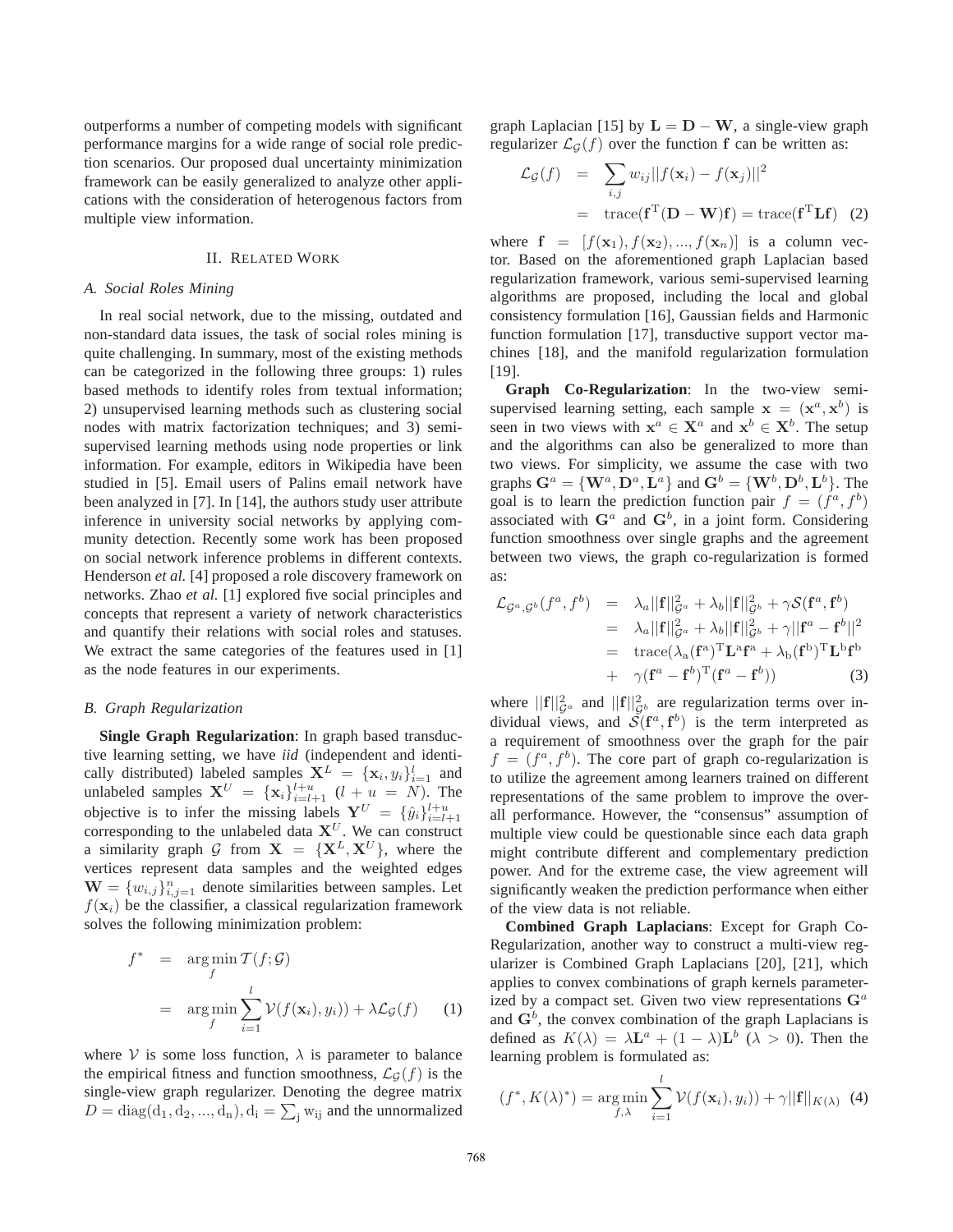which is a joint minimization problem over f and  $K(\lambda)$ , and can be solved via an alternative optimizer iteratively proposed in [22].

#### III. THE PROPOSED METHODS

### *A. Preliminaries*

We first introduce some notations and definitions that we will use throughout the rest of the paper. Assume we have a partially labeled social network  $G =$  $(V^L, V^U, E, X^a, X^b)$ , where  $V^L$  is the set of labeled users with social roles/statuses and  $V^U$  is the set of unlabeled users in the social network. We note that the set of all users in the network  $\mathbf{V} = \{v_i\}_{i=1}^N = \mathbf{V}^L \cup \mathbf{V}^U$  and  $\mathbf{V}^L \cap \mathbf{V}^U = \emptyset$ . E represents the set of all edges in the network.  $X^a$  and  $X^b$ are are two-view data representations of  $V$ , where  $X^a$  is node view from users and  $X^b$  is the link view, separately. Let  $y_{v_i}$  be the label for user  $v_i$ ,  $\mathbf{x}_i^a$  be a vector of node attributes and  $x_i^b$  be the link view representation. Suppose we have the set of labels to be  $C = \{1, ..., c\}$ , which contains C different roles. The task is to infer labels of users with unknown social roles:  $y_{v_i} \in C$  where  $v_i \in V^U$ .

We formulate this problem as the graph-based transductive learning problem. That is, given the labeled nodes  $V^L$  and unlabeled nodes  $V^U$  with dual view representation  $X^a$  and  $X^b$ , we aim to learn the pair function  $f = (f^a, f^b)$  with a graph regularization framework, then the label of  $V^U$  can be predicted by combining  $f^a$  and  $f^b$ .

**Dual View Representation**: For each user  $v_i$ , the representation from the node view  $x_i^a$  is pretty straightforward: either a BOW (bag-of-words) of profile information, or a combination of social factors [1], such as Local Clustering Coefficient, Degree Centrality, Average Neighbor Degree , Embeddedness and Number of Communities. There are various of methods for the representation of  $x_i^b$ , such as direct link, demonstrating friend/follower/following information in social network.  $x_i^b$  is represented as N-dimension vector, with the j-th element  $x_{i,j}^b$  denoting link connectivity of user  $v_i$ . Then we use a very natural way called neighbor node overlapping to measure link connectivity by Jaccard similarity [23].

## *B. Dual View Uncertainty Regularizer*

In the co-regularization framework, the term  $\mathcal{S}(\mathbf{f}^a, \mathbf{f}^b)$ measures of smoothness to enforce the right complexity for the dual view prediction. In this work, instead of the smoothness term in co-regularization, we propose a new term called uncertainty regularizer, which measures the uncertainty and complementariness of the prediction from different views. The objective is to enforce minimum uncertainty for the prediction from dual views instead of purely enforcing agreement between different views.

Given the two view data  $X^a = \{x_i^a\}_{i=1}^{u+l}$  and  $X^b =$  ${x_i^b}_{i=1}^{u+l}$ , the predictions over the two views are  $f^a(\mathbf{x}_i^a)$ and  $f^b$ ( $\mathbf{x}_i^b$ ). For the predictions over a data point  $\mathbf{x}_i$ , let

 $p_{ik} = P(f^{a}(\mathbf{x}_{i}^{a}) = k)$  be the probability of the prediction of  $\mathbf{x}_i$  of view A, and  $q_{ik} = P(f^b(\mathbf{x}_i^b) = k)$  be the probability of the prediction of  $x_i$  of view B, where  $k \in C = \{1, ..., c\}$ is the class label. The uncertainty of the prediction measured by entropy is computed as:

$$
H(p_i) = -\sum_{k=1}^{C} p_{ik} \log p_{ik}, \qquad H(q_i) = -\sum_{k=1}^{C} q_{ik} \log q_{ik} \quad (5)
$$

where  $p_i = \sum_{k=1}^{C} p_{ik}$  and  $q_i = \sum_{k=1}^{C} q_{ik}$ . And the uncertainty over all the data points is expressed by:

$$
\mathcal{U}(\mathbf{X}^a, \mathbf{X}^b) = \sum_{i=1}^N H(p_i) + H(q_i)
$$
 (6)

Note that the entropy from each single view presents different confidence for individual data points. And Eq. 6 measures the prediction uncertainty over the two views.

To embed the uncertainty measure into the graph regularization, let us rewrite the uncertainty formulation with  $f^a$ and  $f^b$  as:

$$
\mathcal{U}(f^a, f^b) = -\sum_{i=1}^N H(f^a(\mathbf{x}_i^a)) + H(f^b(\mathbf{x}_i^b))
$$
  
\n
$$
= \sum_{i=1}^N f^a(\mathbf{x}_i^a)^T \log(f^a(\mathbf{x}_i^a)) + f^b(\mathbf{x}_i^b)^T \log(f^b(\mathbf{x}_i^b))
$$
  
\n
$$
= \sum_{i=1}^N \sum_{k=1}^C f_{ik}^a \log(f_{ik}^a) + f_{ik}^b \log(f_{ik}^b)
$$
 (7)

where  $f_{ik}^a = f^a(\mathbf{x}_i^a)|_{i=k}$  and  $f_{ik}^b = f^b(\mathbf{x}_i^b)|_{i=k}$  represent the prediction values of  $x_i^a$  and  $x_i^b$ , separately. Apparently, the uncertainty regularizer is monotonically related to the uncertainty value in Eq. 5. In general, we tend to derive the prediction with less uncertainty from at least one of the views and want to minimize Eq. 7.

**Final Objective** Combining the objective function  $T(f^a; \mathcal{G}_a)$  and  $T(f^b; \mathcal{G}_b)$  from each individual view (as defined in co-regularization), and the dual-view uncertainty regularization proposed, we can suggests the following objective function:

$$
(f^{(a)*}, f^{(b)*}) = \underset{f^a, f^b}{\arg \min} \mathcal{T}(f^a; \mathcal{G}_a) + \mathcal{T}(f^b; \mathcal{G}_b) + \gamma \mathcal{U}(f^a, f^b)
$$
  

$$
= \sum_{i=1}^l \mathcal{V}(f^a(\mathbf{x}_i^a), y_i)) + \lambda_a \mathcal{L}_{\mathcal{G}_a}(f^a)
$$
  

$$
+ \sum_{i=1}^l \mathcal{V}(f^b(\mathbf{x}_i^b), y_i)) + \lambda_b \mathcal{L}_{\mathcal{G}_b}(f^b)
$$
  

$$
+ \gamma \mathcal{U}(f^a, f^b) \tag{8}
$$

where the empirical loss function over labeled data is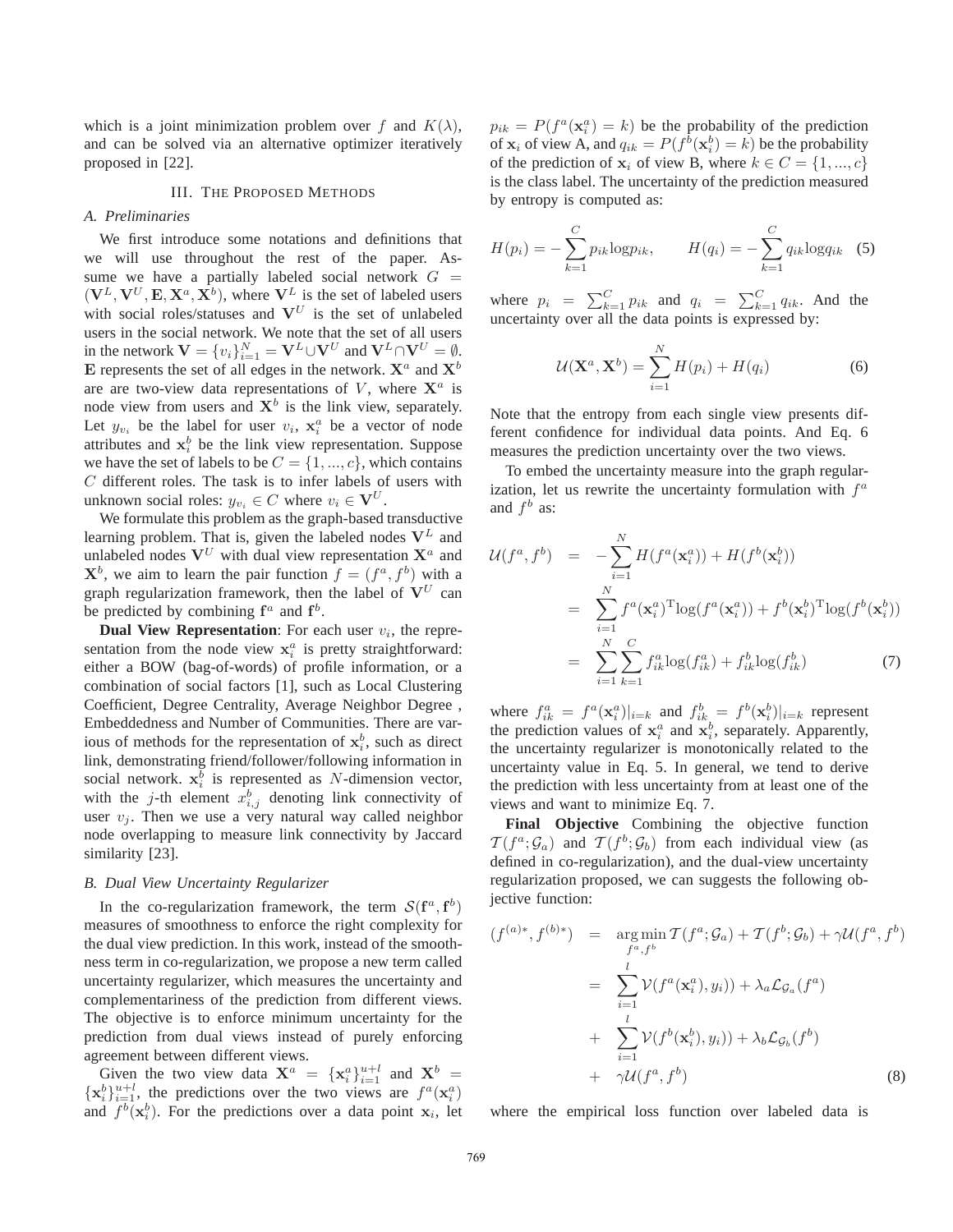formulated as a squared loss form:

$$
\mathcal{V}(f^a(\mathbf{x}_i^a), y_i) = \sum_{i=1}^l ||f^a(\mathbf{x}_i^a) - y_i||
$$
  
= trace(( $\mathbf{f}^a - \mathbf{y}$ )<sup>T</sup>( $\mathbf{f}^a - \mathbf{y}$ )) (9)

where y is the label indicator over the  $l$  samples. And the graph regularizer  $\mathcal{L}_{\mathcal{G}}(f^a)$  is defined as:

$$
\mathcal{L}_{\mathcal{G}}(f^{a}) = \text{trace}(\mathbf{f}^{aT}(\mathbf{D}^{a} - \mathbf{W}^{a})\mathbf{f}^{a}) = \text{trace}(\mathbf{f}^{aT}\mathbf{L}^{a}\mathbf{f}^{a})
$$
(10)

Then the pair prediction function  $(f^{(a)*}, f^{(b)*})$  can be obtained by minimizing the objective function.

# *C. Optimization and Solution*

We can derive the optimal solution for Eq. 8. Let's denote the objective function as  $\mathcal O$  and take the partial derivatives over  $f^a$  and  $f^b$ :

$$
\frac{\partial \mathcal{O}}{\partial \mathbf{f}^a} = \mathbf{f}^a - \mathbf{y} + \lambda_a \mathbf{L}^a \mathbf{f}^a + \gamma \frac{\partial \mathcal{U}(\mathbf{f}^a, \mathbf{f}^b)}{\partial \mathbf{f}^a}
$$

$$
= \mathbf{F}^a + \gamma \frac{\partial \mathcal{U}(\mathbf{f}^a, \mathbf{f}^b)}{\partial \mathbf{f}^a}
$$
(11)

$$
\frac{\partial \mathcal{O}}{\partial \mathbf{f}^b} = \mathbf{f}^b - \mathbf{y} + \lambda_b \mathbf{L}^b \mathbf{f}^b + \mu \frac{\partial \mathcal{U}(\mathbf{f}^a, \mathbf{f}^b)}{\partial \mathbf{f}^b}
$$

$$
= \mathbf{F}^b + \mu \frac{\partial \mathcal{U}(\mathbf{f}^a, \mathbf{f}^b)}{\partial \mathbf{f}^b}
$$
(12)

where for both equations, the first parts are expressed with matrix format as:  $\mathbf{F}^a = \mathbf{f}^a - \mathbf{y} + \lambda_a \mathbf{L}^a \mathbf{f}^a$  and  $\mathbf{F}^b = \mathbf{f}^b$  - $\mathbf{y} + \lambda_b \mathbf{L}^b \mathbf{f}^b$ , separately. However, the second part, need to be computed at the elements level:

$$
\frac{\partial \mathcal{U}(f^a, f^b)}{\partial f^a_{ik}} = 1 + \log f^a_{ik}, \qquad \frac{\partial \mathcal{U}(f^a, f^b)}{\partial f^b_{ik}} = 1 + \log f^b_{ik}
$$

Hence, given the computed partial derivatives, the update of  $f^a$  and  $f^b$  can be iteratively computed using the gradient descent as

$$
\mathbf{f}^{a}|^{t+1} = \mathbf{f}^{a}|^{t} - \alpha \left(\frac{\partial \mathcal{O}}{\partial \mathbf{f}^{a}}\right), \qquad \mathbf{f}^{b}|^{t+1} = \mathbf{f}^{b}|^{t} - \beta \left(\frac{\partial \mathcal{O}}{\partial \mathbf{f}^{b}}\right) \tag{13}
$$

where  $\alpha$  and  $\beta$  are the learning step lengths. In particular, at single element level,  $f_{ik}^a$  and  $f_{ik}^b$  can be updated iteratively using the gradient descent

$$
f_{ik}^{a}|^{t+1} = f_{ik}^{a}|^{t} - \alpha F_{ik}^{a}|^{t} - \alpha \gamma (1 + \log f_{ik}^{a})
$$
  
\n
$$
f_{ik}^{b}|^{t+1} = f_{ik}^{b}|^{t} - \beta F_{ik}^{b}|^{t} - \beta \gamma (1 + \log f_{ik}^{b})
$$
\n(14)

where  $f_{ik}^a|^t$  is the updated values of  $f_{ik}^a$  at time stamp t, and  $F_{ik}^a$  and  $F_{ik}^b$  are the *i*-th row and *k*-th column element of  $\mathbf{F}^a$  and  $\mathbf{F}^b$ . The iterative updates can be terminated if there change for consecutive calculations are small enough for the two vectors  $||{\bf f}^a|^{t+1}-{\bf f}^a|^t||\leq \epsilon$  and  $||{\bf f}^b|^{t+1}-{\bf f}^b|^t||\leq \epsilon$  with a threshold constant  $\epsilon$ . Finally, after both  $f^a$  and  $f^b$  achieve the convergence, the final prediction can be simply obtained by  $\hat{\mathbf{Y}} = \frac{1}{2} (\mathbf{f}^a + \mathbf{f}^b)$ ,  $(\hat{\mathbf{Y}}$  is the labels of all samples), similar to that used in co-regularization.

#### IV. EVALUATION

# *A. Datasets*

The first dataset we used is the email data of IBM employees, which was collected by IBM's internal system to analyze IBM workforce situation. We take a subset of the data starting from Nov 2011. After pre-processed, this email dataset is used to build a communication network with 3,547 nodes representing the authors of the emails, and 15,780 distinct weighted edges indicating the email communication between the nodes. Each node represents an employee associated with profile information and email content. The social roles of those social nodes in the email communication network consist of *department head*, *manager*, *secretary*, researcher, and *programmer*. The second dataset is from the professional social network Linkedin. We specifically identify a subsect of 25, 265 users in the finance industry. In total, there are about 2.5 millions connections and the average node degree is 100.8. Five social roles are identified as: *Finance*, *Sales*, *IT*, *Support and Operation*, which are corresponding to their job functions and titles. The third dataset used in our experiments is the IMDB dataset. We take a subset with the movies taken from the year 2001 to 2005. The three major social roles are identified as *actor/actress*, *director*, and *producer*. These social roles are treated as network nodes that are connected if they collaborate in a same movie. Finally, we construct a network with a total of 20, 402 nodes connected by 4, 903, 605 links.

# *B. Experimental Settings*

**Baselines**: In order to demonstrate the effectiveness of the proposed model, we compare the proposed DUMR method against a number of baselines. Since our method utilizes both node features and link information, intuitive baseline are those methods using a single view information, i.e., Homophily A with only the link view and Homophily B with only node view. For both single view based methods, we apply the popular graph regularization framework proposed in [18]. In addition, we compared with Social Roles and Statuses Inference Model (SRS), the method proposed in [1]. SRS first forms a factorized probabilistic model to learn a joint distribution over node and edge functions. Then the final prediction is achieved though an iterative algorithm that maximizes the marginal probabilities. Finally, we also compare with the co-regularization (Co-Reg) learning method in [11] and a combined regularization framework (Com-Reg), as described in [21]. For fair comparison, we use the same network with the uniform settings like the link weighting scheme [24], [25].

# *C. Results*

In our experiments, we split the data into two subsets, a labeled set and an unlabeled set for testing. Specifically, we vary the fraction of the labeled subset from 30% to 80% to evaluate the prediction performance under different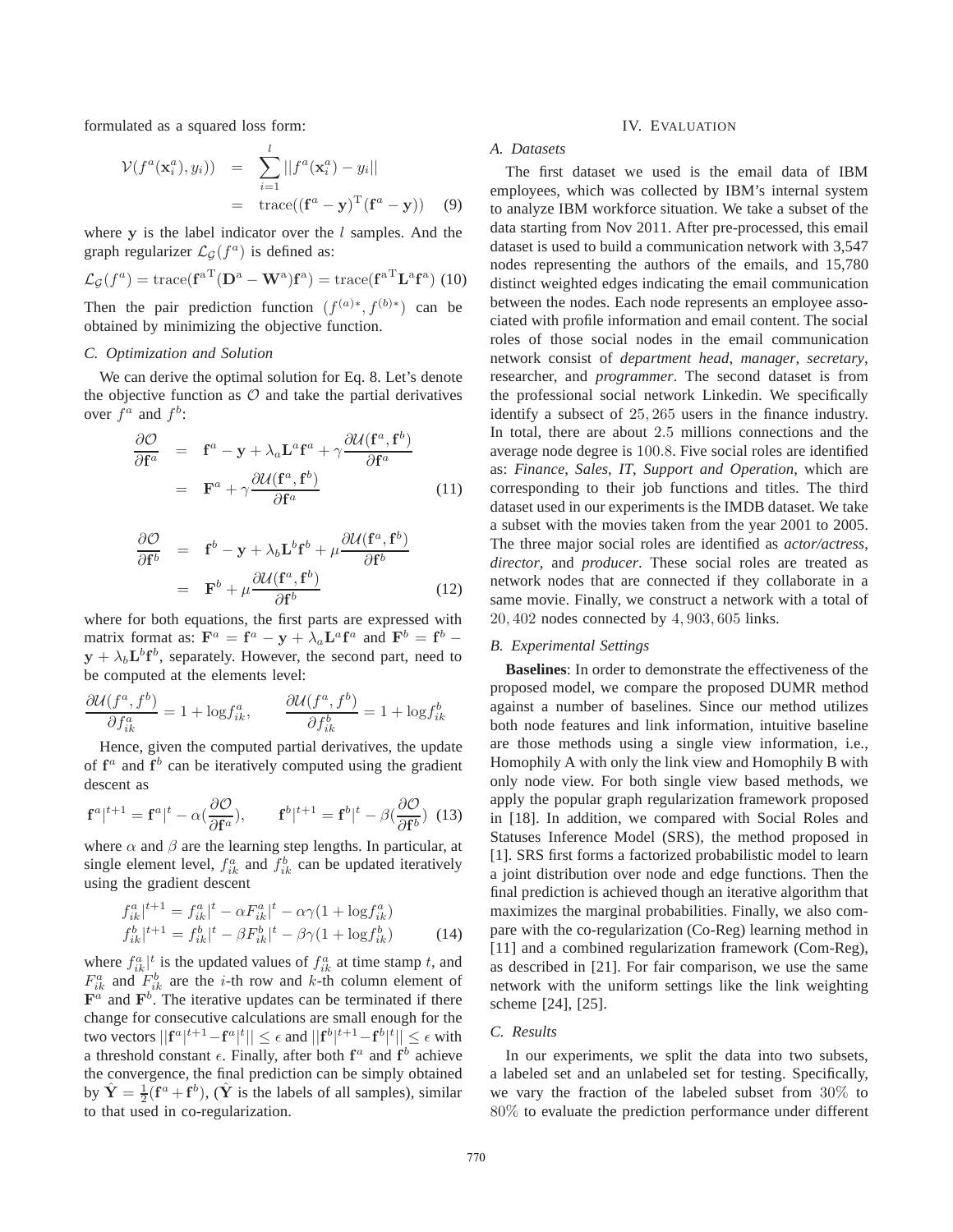Table I: The performance comparison on the IBM Email dataset.

| Method | Homophily A         | Homophily B         | <b>SRS</b>          | Co-Reg              | $Com-Re2$           | <b>DUMR</b>         |
|--------|---------------------|---------------------|---------------------|---------------------|---------------------|---------------------|
| 80%    | $0.5924(\pm 0.016)$ | $0.6072(\pm 0.016)$ | $0.6945(\pm 0.017)$ | $0.6512(\pm 0.017)$ | $0.6656(\pm 0.015)$ | $0.7556(\pm 0.016)$ |
| 70%    | $0.5565(\pm 0.019)$ | $0.5737(\pm 0.018)$ | $0.6521(\pm 0.020)$ | $0.6085(\pm 0.019)$ | $0.6301(\pm 0.018)$ | $0.7322(\pm 0.018)$ |
| 60%    | $0.4828(\pm 0.022)$ | $0.5241(\pm 0.021)$ | $0.6202(\pm 0.025)$ | $0.5968(\pm 0.023)$ | $0.6168(\pm 0.021)$ | $0.7168(\pm 0.021)$ |
| 50%    | $0.4501(\pm 0.029)$ | $0.4832(\pm 0.028)$ | $0.5998(\pm 0.031)$ | $0.5404(\pm 0.029)$ | $0.5802(\pm 0.026)$ | $0.6705(\pm 0.027)$ |
| 40%    | $0.3803(\pm 0.037)$ | $0.4422(\pm 0.036)$ | $0.5313(\pm 0.039)$ | $0.4703(\pm 0.036)$ | $0.5187(\pm 0.032)$ | $0.6032(\pm 0.035)$ |
| 30%    | $0.3328(\pm 0.044)$ | $0.3855(\pm 0.043)$ | $0.4752(\pm 0.048)$ | $0.4419(\pm 0.045)$ | $0.4632(\pm 0.041)$ | $0.5481(\pm 0.043)$ |

Table II: The performance comparison on the LinkedIn dataset.

| Homophily A         | Homophily B         | <b>SRS</b>          | $Co-Reg$            | Com-Reg             | <b>DUMR</b>         |
|---------------------|---------------------|---------------------|---------------------|---------------------|---------------------|
| $0.6524(\pm 0.022)$ | $0.6672(\pm 0.019)$ | $0.7645(\pm 0.020)$ | $0.7512(\pm 0.012)$ | $0.7156(\pm 0.017)$ | $0.8056(\pm 0.015)$ |
| $0.5965(\pm 0.028)$ | $0.6034(\pm 0.024)$ | $0.7221(\pm 0.024)$ | $0.7085(\pm 0.017)$ | $0.6601(\pm 0.021)$ | $0.7501(\pm 0.018)$ |
| $0.5428(\pm 0.033)$ | $0.5524(\pm 0.027)$ | $0.6803(\pm 0.026)$ | $0.6649(\pm 0.02)$  | $0.6275(\pm 0.025)$ | $0.7368(\pm 0.021)$ |
| $0.5001(\pm 0.038)$ | $0.5232(\pm 0.033)$ | $0.6598(\pm 0.032)$ | $0.6404(\pm 0.025)$ | $0.5902(\pm 0.034)$ | $0.7005(\pm 0.026)$ |
| $0.4703(\pm 0.046)$ | $0.4922(\pm 0.037)$ | $0.5913(\pm 0.040)$ | $0.6003(\pm 0.031)$ | $0.5687(\pm 0.043)$ | $0.6432(\pm 0.035)$ |
| $0.4028(\pm 0.057)$ | $0.4355(\pm 0.045)$ | $0.5452(\pm 0.047)$ | $0.5419(\pm 0.039)$ | $0.5032(\pm 0.055)$ | $0.6081(\pm 0.042)$ |
|                     |                     |                     |                     |                     |                     |

Table III: The performance comparison on the IMDB dataset.

| Method | Homophily A         | Homophily B         | <b>SRS</b>          | $Co-Reg$            | $Com-Re2$           | <b>DUMR</b>         |
|--------|---------------------|---------------------|---------------------|---------------------|---------------------|---------------------|
| 80%    | $0.5724(\pm 0.014)$ | $0.6072(\pm 0.013)$ | $0.6545(\pm 0.015)$ | $0.6412(\pm 0.012)$ | $0.6556(\pm 0.013)$ | $0.6956(\pm 0.011)$ |
| 70%    | $0.5265(\pm 0.017)$ | $0.5434(\pm 0.016)$ | $0.6301(\pm 0.019)$ | $0.6085(\pm 0.014)$ | $0.6312(\pm 0.015)$ | $0.6756(\pm 0.013)$ |
| 60%    | $0.4628(\pm 0.022)$ | $0.4841(\pm 0.020)$ | $0.6168(\pm 0.025)$ | $0.5968(\pm 0.017)$ | $0.6044(\pm 0.019)$ | $0.6301(\pm 0.017)$ |
| 50%    | $0.4301(\pm 0.028)$ | $0.4632(\pm 0.026)$ | $0.5502(\pm 0.030)$ | $0.5404(\pm 0.022)$ | $0.5768(\pm 0.024)$ | $0.6168(\pm 0.020)$ |
| 40%    | $0.3703(\pm 0.034)$ | $0.4322(\pm 0.033)$ | $0.5187(\pm 0.034)$ | $0.4703(\pm 0.028)$ | $0.5404(\pm 0.029)$ | $0.5802(\pm 0.026)$ |
| 30%    | $0.3228(\pm 0.041)$ | $0.3855(\pm 0.039)$ | $0.4632(\pm 0.041)$ | $0.4419(\pm 0.031)$ | $0.4703(\pm 0.036)$ | $0.5487(\pm 0.031)$ |

amount of labeled data. Table I, II, and III give the average prediction accuracies after 30 runs for all the compared methods on the three tested datasets respectively. In all the testing experiments, two-fold cross-validation is used. From these reported results, we can easily see that the proposed DUMR approach consistently outperforms the compared methods with clear performance gains. In addition, the SRS approach achieves the second best performance with significantly higher accuracies than the other four baselines. Note that both the SRS method and the DUMR method are specifically designed models for social role prediction, which utilize sophisticated techniques to integrate multiview information from social networks to perform accurate prediction. However, the proposed DUMR method forms a semi-supervised prediction model to maximize the usage of all available data to achieve more robust predictions. Since the Co-Reg and the Com-Reg approaches are general multiview learning methods, they employ simple fusion strategies to combine different data sources that achieve limited performance gain. However, it is worth mentioning that the four methods using both link and node information always generate better prediction than the two Homophily methods, which confirms that both the local characteristics of nodes and the influence of the network present complementary information for better prediction.

# *D. Running time comparisons*

We measure the efficiency of our implementation on three experimental datasets. Our Python implementation runs on a dual-core 3.3 GHz machine with 16G memory. We

Table IV: Running time (seconds) comparison between single-view algorithms and dual-view algorithms on all three datasets.

| Datasets    | Email   | LinkedIn | <b>IMDB</b> |  |  |  |
|-------------|---------|----------|-------------|--|--|--|
| Single-view |         |          |             |  |  |  |
| Homophily A | 1,245.3 | 2.046.8  | 2.312.3     |  |  |  |
| Homophily B | 1,138.7 | 1,982.5  | 2,156.4     |  |  |  |
| <b>SRS</b>  | 1,086.7 | 1,779.1  |             |  |  |  |
| Dual-view   |         |          |             |  |  |  |
| $Co-Reg$    | 1,525.5 | 2.321.3  | 2,516.9     |  |  |  |
| Com-Reg     | 1,711.8 | 2,950.6  | 3,100.6     |  |  |  |
| <b>DUMR</b> | 1,594.9 | 2,414.2  | 2,714.5     |  |  |  |

compare it with the running time of other baseline methods: Homophily A, Homophily B, SRS, Co-Reg, Com-Reg. In each run, 40% of the data are labeled and the methods outperform all the other methods. Table IV summarizes the results, measured as average running time over 30 runs. On Email, LinkedIn and IMDB datasets, the DUMP approach requires 1594.9, 2414.2 and 2714.5 seconds to output the prediction separately. Although the complexity of our algorithm is higher than single-view based methods, Homophily A, Homophily B and SRS, our method achieves comparable running time with the three basic methods. Compared with the dual-view methods, our proposed method achieves the same efficiency. The Com-Reg methods, on the contrast, takes even more time on each dataset.

# V. ACKNOWLEDGEMENT

This work is supported in part by the following grants: NSF awards CCF-1409601, IIS-1343639, ACI-1144061, and